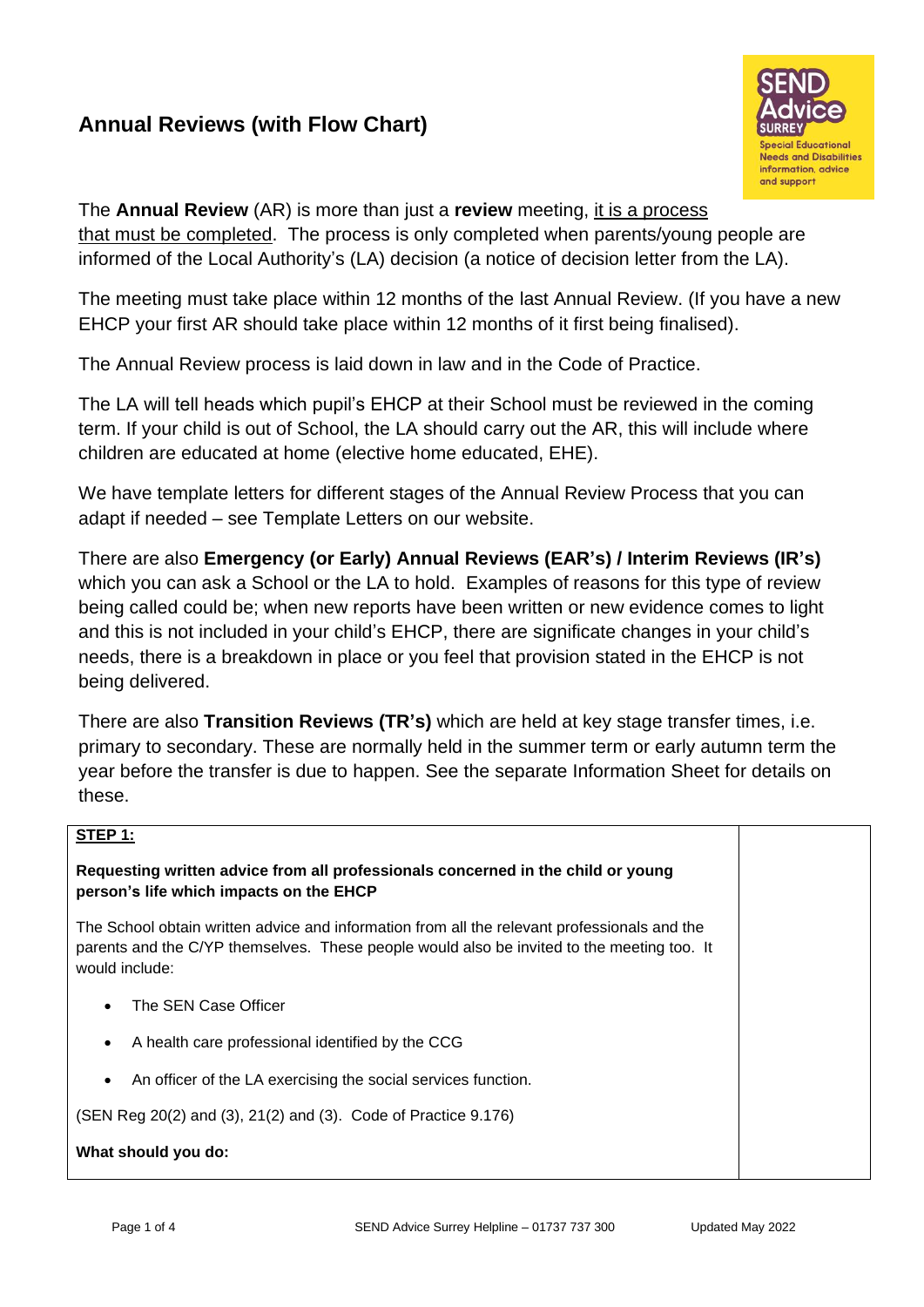| If you feel the EHCP needs to be changed, the Annual Review is a perfect time to raise your                                                                                                                                                                   |                 |
|---------------------------------------------------------------------------------------------------------------------------------------------------------------------------------------------------------------------------------------------------------------|-----------------|
| concerns. It is an opportunity to discuss any changes you feel necessary. If there are any new                                                                                                                                                                |                 |
| reports or assessments, highlight them at this point.                                                                                                                                                                                                         |                 |
| <b>STEP 2:</b>                                                                                                                                                                                                                                                | At least 2      |
|                                                                                                                                                                                                                                                               | weeks' notice   |
| Invites sent by Head to the Annual Review meeting along with the advice obtained                                                                                                                                                                              | must be given   |
| above.                                                                                                                                                                                                                                                        | prior to the    |
|                                                                                                                                                                                                                                                               | meeting and the |
| It will include the date, time and location.                                                                                                                                                                                                                  | advice obtained |
| (SEN Reg 20(4) 21(4). C of P 9.167, 9,176, 9,177)                                                                                                                                                                                                             | above must be   |
|                                                                                                                                                                                                                                                               | circulated.     |
|                                                                                                                                                                                                                                                               |                 |
| <b>STEP 3:</b>                                                                                                                                                                                                                                                |                 |
| The Annual Review Meeting is held.                                                                                                                                                                                                                            |                 |
| The following is covered:                                                                                                                                                                                                                                     |                 |
| The C/YP's progress towards achieving the outcomes specified in their EHCP:                                                                                                                                                                                   |                 |
| Whether the outcomes still remain appropriate<br>1.                                                                                                                                                                                                           |                 |
| If their aspirations have changed<br>2.                                                                                                                                                                                                                       |                 |
| Review and set new short-term targets<br>3.                                                                                                                                                                                                                   |                 |
| Whether any changes need to be made to the provision (Section F) including if the<br>4.<br>placement is still appropriate.                                                                                                                                    |                 |
| If a C/YP is in year 9 or beyond, the meeting must consider what provision is required<br>5.<br>to assist the C/YP in preparation for adulthood and independent living.                                                                                       |                 |
| (SEN Reg 20(1), 21(2). C of P 9.176, 9.177)                                                                                                                                                                                                                   |                 |
| What should you do:                                                                                                                                                                                                                                           |                 |
| Be prepared. Write a list of things you highlighted at stage 1, note any questions you want to<br>ask and make sure you check everything is covered before the meeting ends.                                                                                  |                 |
| Take someone with you if you wish. They can check everything has been covered.                                                                                                                                                                                |                 |
| <b>STEP 4:</b>                                                                                                                                                                                                                                                |                 |
|                                                                                                                                                                                                                                                               |                 |
| Following the meeting the school (or host) must prepare a report that includes<br>recommendations for amendments to the EHCP including details where reviews differ. This<br>must be sent to everyone invited to the meeting including the LA within 2 weeks. | Within 2 weeks. |
| The report must include all the advice and information obtained under step 1.                                                                                                                                                                                 |                 |
| What should you do:                                                                                                                                                                                                                                           |                 |
| If you feel the meeting was misrepresented or have other comments about the report you can<br>make your views known to the LA in writing. This must be done as promptly as possible<br>because the deadline for the LA is four weeks from the meeting.        |                 |